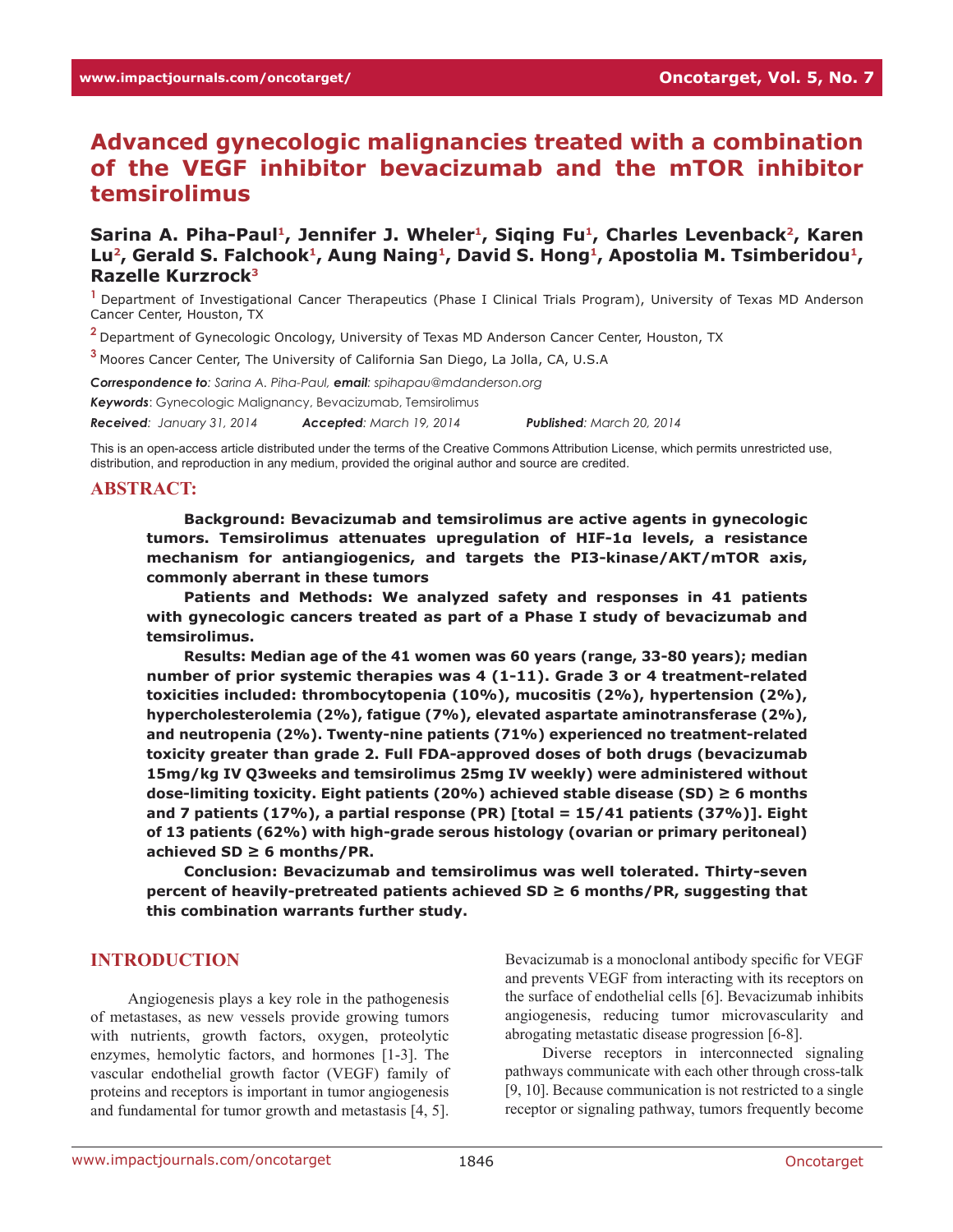resistant to antiangiogenic therapy through mechanisms such as upregulation of hypoxia-inducible factor (HIF)-1  $\alpha$  [3, 7, 11-21]. Adaptive responses to hypoxic conditions are modulated through HIF-1 $\alpha$  over-expression, increasing levels of VEGF, which results in aggressive tumor growth and poor patient outcomes [3, 7, 11-21].

Temsirolimus is an inhibitor of mammalian target of rapamycin (mTOR), a serine/threonine kinase involved in initiating messenger ribonucleic acid (mRNA) translation [22, 23]. Aberrations of the phosphatidylinositol 3 (PI3) kinase/AKT/mTOR pathway are common in several gynecologic malignancies such as endometrial and ovarian cancer [24, 25]. Renal cell carcinoma cell lines demonstrated inhibition of mTOR activity in i*n vitro* studies with temsirolimus, as well as reduced levels of HIF-1 $\alpha$ , HIF-2 $\alpha$  and VEGF [21]. Temsirolimus also inhibited VEGF production *in vitro* under both normoxic and hypoxic conditions through inhibition of HIF-1 expression and transcriptional activation in the human epidermal growth factor receptor (HER)-2 gene amplified breast cancer cell line BT474 [26].

Taken together, there are several compelling rationales for combining bevacizumab and temsirolimus in gynecologic tumors: i) temsirolimus inhibits mTOR and the PI3 kinase/AKT/mTOR pathway is critical in several gynecologic malignancies [24, 25]; ii) temsirolimus attenuates upregulation of HIF-1α levels, which may be a resistance mechanism for bevacizumab [21, 26]; iii) single-agent activity with temsirolimus and bevacizumab have been demonstrated in gynecologic cancers [27, 28]; and, iv) the two agents have non-overlapping toxicities. Here we report our experience treating patients with gynecologic malignancies with this combination therapy.

# **RESULTS**

### **Demographic and Clinical Characteristics**

Forty-one women with advanced, metastatic ovarian, uterine and cervical malignancies were enrolled starting in April 2008. Demographic and clinical characteristics are summarized in Table 1. The median age of patients was 60 years (range, 33-80 years). The most common cancer sites were ovarian followed by uterine. The median number of prior systemic therapies was 4 (range, 1-11). All patients had experienced disease progression on their prior therapy. No patients had received prior mTOR inhibitor therapy. Fourteen of forty-one patients (34%) had received prior therapy with bevacizumab. The median number of cycles (cycle = 21 days) completed for all patients was 4 (range, 1-25+). Thirty-four patients (83%) received more than 2 cycles. For patients with SD or better, the median number of cycles completed was 12 (range, 6-25+). At the time of analysis, three patients were continuing on therapy.

|                        |  | Table 1: Baseline Demographics and Clinical |  |
|------------------------|--|---------------------------------------------|--|
| <b>Characteristics</b> |  |                                             |  |

| haracteristics                     |             |
|------------------------------------|-------------|
| Characteristic                     | Total (%)   |
| Number of patients                 | 41          |
| Age, years                         |             |
| Median (Range)                     | $60(33-80)$ |
| Number of prior systemic therapies |             |
| Median (Range)                     | $4(1-11)$   |
| ECOG performance status*           |             |
| $\overline{0}$                     | 10(24)      |
| $\mathbf{1}$                       | 25(61)      |
| $\overline{2}$                     | 6(15)       |
| Prior treatment                    |             |
| Surgery                            | 39 (95)     |
| Radiation                          | 18 (44)     |
| Chemotherapy                       | 41 (100)    |
| Phase I trial                      | 5(12)       |
| Temsirolimus                       | 0(0)        |
| Bevacizumab                        | 14(34)      |
| Primary Organ Site                 |             |
| Fallopian Tube                     | 1(2)        |
| Vagina                             | 1(2)        |
| Ovarian                            | 22 (54)     |
| High grade serous^                 | 13 (32)     |
| Low grade serous                   | 1(2)        |
| Endometroid#                       | 2(5)        |
| Clear Cell                         | 3(7)        |
| <b>Transitional Cell</b>           | 1(2)        |
| Undifferentiated                   | 1(2)        |
| Carcinoma, Mullerian#              | 1(2)        |
| Uterus                             | 11(27)      |
| Epithelial                         | 9(22)       |
| Carcinosarcoma                     | 1(2)        |
| Clear Cell                         | 1(2)        |
| Cervix                             | 6(15)       |
| Squamous                           | 4(10)       |
| Adenocarcinoma                     | 1(2)        |
| Neuroendocrine                     | 1(2)        |

\* ECOG = Eastern Cooperative Oncology Group

^ includes two patients with peritoneal disease

# includes one patient with peritoneal disease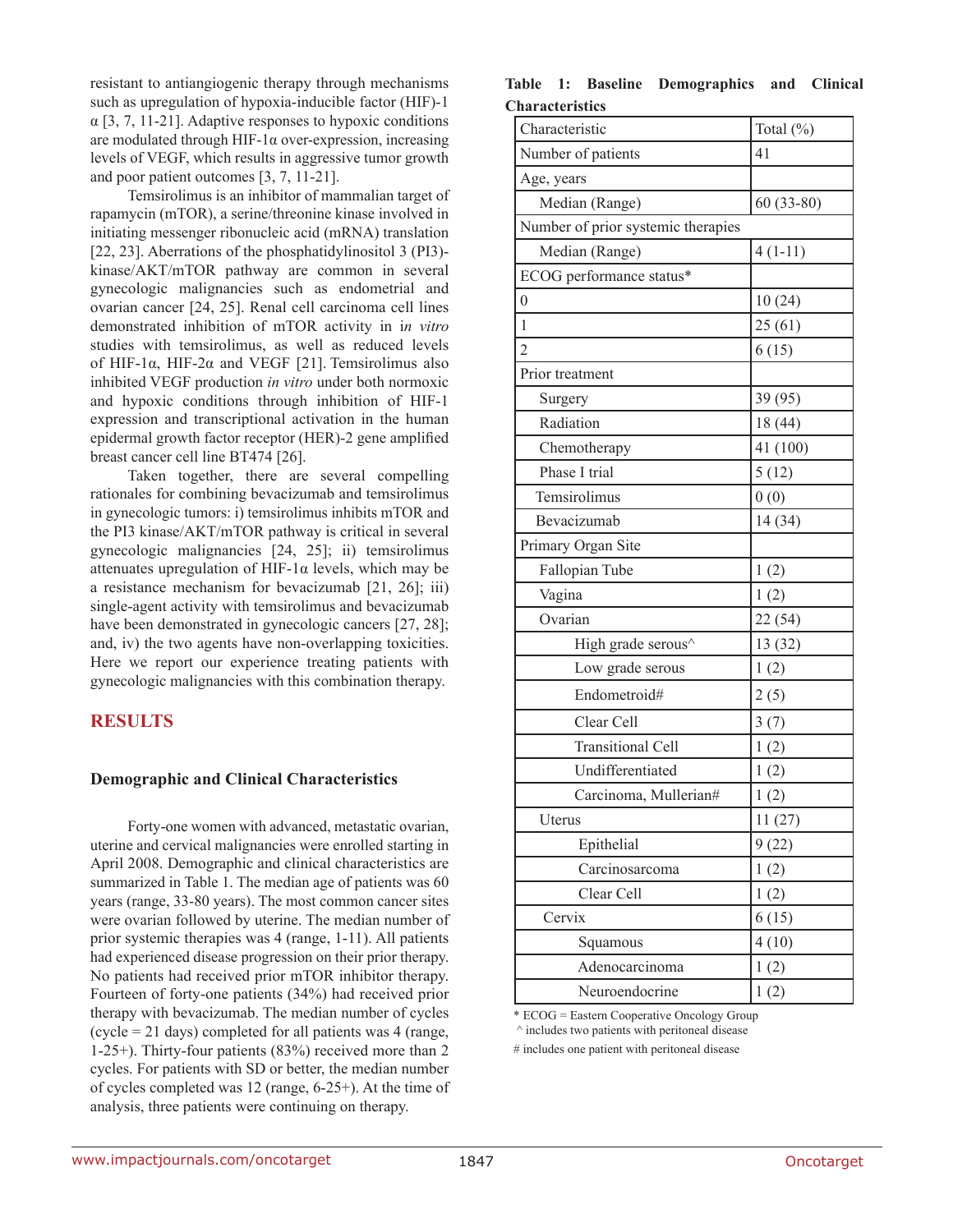| Table 2: Dose-Escalation Schedule (21-day cycle), Grade 3/4 Toxicities* and Response |
|--------------------------------------------------------------------------------------|
|--------------------------------------------------------------------------------------|

| Dose<br>Level | Days 1, 8 and 15  | Temsirolimus IV on Bevacizumab IV on $SD \ge 6$ months/PR<br>Day 1 | <b>Total Treated</b> | Grade (G) $3/4$ Toxicity (N)*                                                                                                                                                                      |
|---------------|-------------------|--------------------------------------------------------------------|----------------------|----------------------------------------------------------------------------------------------------------------------------------------------------------------------------------------------------|
| $1 - 3$       | $5 \text{ mg}$    | 5, 10 and 15 mg/kg                                                 | 2/6                  | G3 HTN $(1)^{\wedge}$ ;<br>G3 Hypercholesterolemia (1)<br>All at 15 mg/kg of bevacizumab                                                                                                           |
| $4 - 6$       | $12.5 \text{ mg}$ | $2.5$ , 7.5 and 15 mg/kg $2/3$                                     |                      | G3 Neutropenia (1);<br>G3 Elevated Aspartate Aminotransferase<br>All at 15 mg/kg of bevacizumab                                                                                                    |
| $7-9$         | $20 \text{ mg}$   | 2.5.7.5 and 15 mg/kg   1/3                                         |                      | G3 Thrombocytopenia (1)<br>at 15 mg/kg of bevacizumab                                                                                                                                              |
| $10-13$       | $25 \text{ mg}$   | $2.5, 5, 10, 15$ mg/kg                                             | 10/29                | G4 Thrombocytopenia (1);<br>G3 Fatigue $(3)$ <sup><math>\hat{ }</math></sup> ;<br>G3 Mucositis $(1)$ ;<br>G3 Thrombocytopenia (1);<br>G4 Thrombocytopenia (1)<br>All at 10 or 15 mg/kg bevacizumab |

\* Adverse events deemed at least possibly related to treatment were graded based on the Common Terminology Criteria for Adverse Events, version 3.0 (CTCAEv3.0)

^was defined as a dose-limiting toxicity

Abbreviations: N, number of patients experiencing toxicity

### **Toxicity Assessment**

Patients were enrolled in accordance with the planned 3+3 study design until dose level 11 (Table 2), at which point an expansion cohort for response (as described in the Methods section) was initiated. Dose escalation for the remaining two levels continued in accordance with the original dose escalation plan. Dose level 13 (bevacizumab 15 mg/kg and temsirolimus 25 mg) was reached and no MTD was obtained as we were able to reach the highest FDA-approved doses of both drugs (29).

 All 41 patients with an advanced gynecologic malignancy experienced at least one adverse event that was possibly drug related. These events were mostly grade 1 or grade 2 and reversible. In fact, 29 patients (71%) experienced no treatment-related toxicity greater than grade 2. Grade 3 or 4 toxicities were as follows: thrombocytopenia (10%), mucositis (2%), hypertension (2%), hypercholesterolemia (2%), fatigue (7%), elevated aspartate aminotransferase (2%), and decreased absolute neutrophil count/leucopenia (2%). Among this subset of patients, two DLTs occurred (grade 3 hypertension at dose level 3 (bevacizumab 15 mg/kg and temsirolimus 5 mg) and grade 3 fatigue at dose level 13 (bevacizumab 15 mg/ kg and temsirolimus 25 mg)) (Table 2). These toxicities were reversible when the dose was lowered or held. Of the 25 patients treated at the MTD, only 3/25 (12%) were dose-reduced for toxicities occurring during the first cycle. In these three instances, the temsirolimus was dose reduced from 25 to 20 mg. The causes of dose reduction were grade 3 fatigue (n=1), grade 2 mucositis (n=1) and

**Table 3: Tumor Molecular Analysis**

| Tumor Molecular Analysis    |                | <b>Response Comments</b>                                                   |
|-----------------------------|----------------|----------------------------------------------------------------------------|
|                             | Total (%)      |                                                                            |
| <b>K-RAS Mutation</b>       |                |                                                                            |
| Number Tested:              | 17             |                                                                            |
| Number with<br>Mutation:    | 1(6%)          | KRAS mutation positive<br>patient did not achieve<br>$SD \geq 6$ months/PR |
| <b>N-RAS Mutation</b>       |                |                                                                            |
| Number Tested:              | 17             |                                                                            |
| Number<br>with<br>Mutation: | 1(6%)          | NRAS mutation positive<br>patient did not achieve<br>$SD \geq 6$ months/PR |
| <b>B-RAF Mutation</b>       |                |                                                                            |
| Number Tested:              | 15             |                                                                            |
| Number<br>with<br>Mutation: | $\theta$       |                                                                            |
| Kinase<br>PI3<br>Mutation   |                |                                                                            |
| Number Tested:              | 25             |                                                                            |
| Number with<br>Mutation:    | 1(4%)          | Kinase<br>PI3<br>mutation<br>positive patient achieved<br>a PR             |
| PTEN Loss                   |                |                                                                            |
| Number<br>Tested:           | $\overline{c}$ |                                                                            |
| Number with<br>Loss:        | $\overline{0}$ |                                                                            |

Abbreviations: PR, partial response; SD, stable disease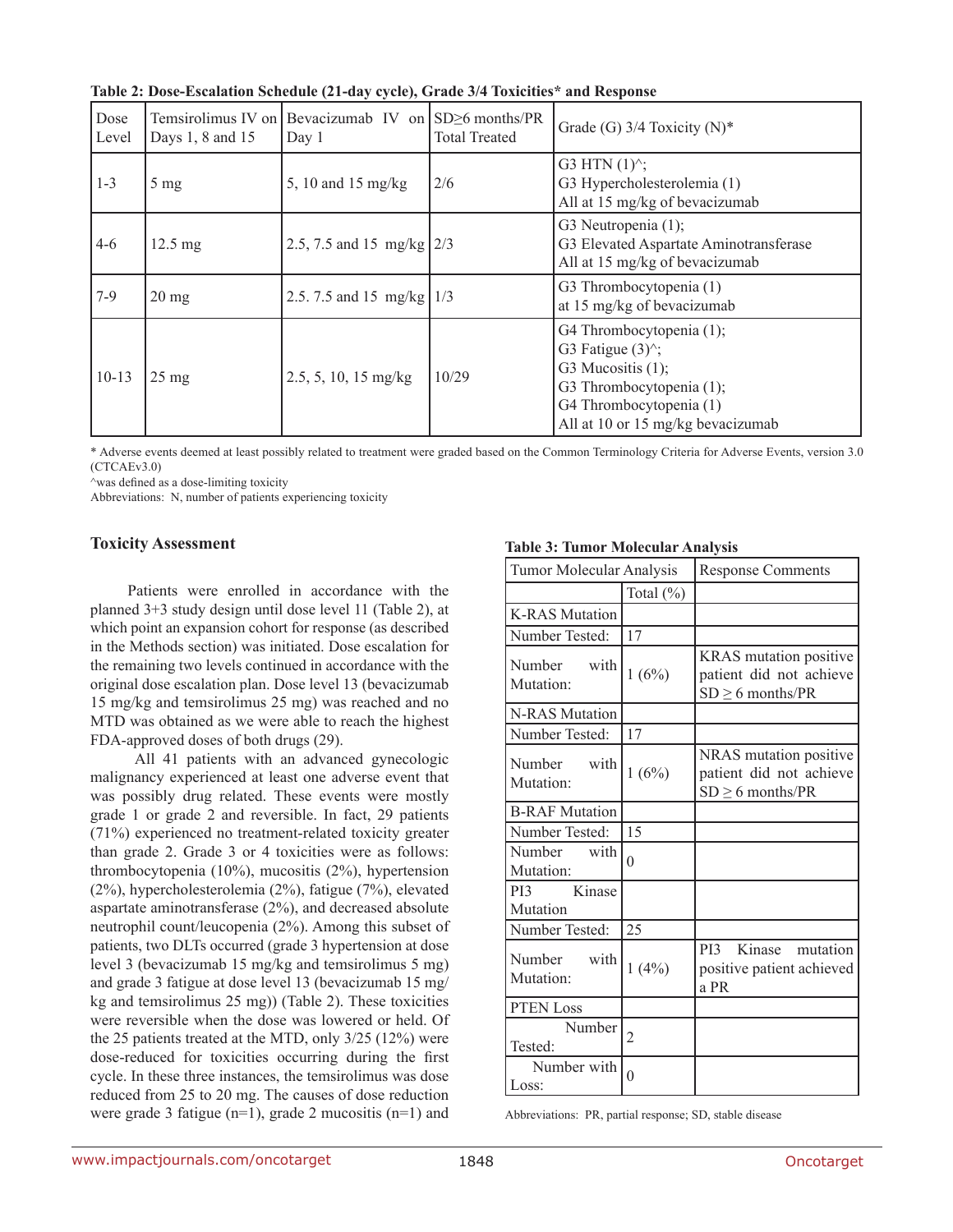grade 2 diarrhea (n=1).

There were no gastrointestinal perforations, thromboembolic events or cases of significant proteinuria. Two patients experienced gastrointestinal-vaginal fistula. One patient had vaginal cancer (adenocarcinoma) and had received prior pelvic radiation. She had a history of gastrointestinal-vaginal fistula prior to protocol entry and had been surgically diverted with colostomy. While on therapy, she developed worsening vaginal discharge and perineal pain. Though there was no radiographic evidence on computed-tomography (CT) scans of the abdomen/ pelvis of fistula, clinically she was believed to have gastrointestinal-vaginal fistula (grade 2). She completed only one cycle of therapy before withdrawing consent. The second patient had low grade serous ovarian cancer with no prior history of pelvic radiation. She was found on CT of the abdomen and pelvis to have gastrointestinalvaginal fistula (grade 1). She was taken off protocol for fistula formation and received only one cycle of therapy. Finally there was one patient who developed wound healing complications. This patient had cervical cancer (squamous cell) and a history of prior radiation. She had undergone vaginoplasty with subsequent development of recto-vaginal fistula and necrotic tumor in the vagina. Her vaginal mass decreased in size by 28% per RECIST on the first restaging but her course was complicated by persistent perirectal abscess treated with oral antibiotics.

The abscess remained stable during her three cycle of treatment; however, the patient was taken off protocol as she wished to pursue elective colostomy.

#### **Antitumor Activity**

Thirty-four of the 41 patients had disease that was measurable by RECIST and reached restaging. All patients, however, were considered evaluable. Figure 1 is a waterfall plot depicting best response by patient. Five patients were assigned an arbitrary value of +21% for early clinical progression or new lesions upon restaging. The remaining two patients were assigned a value of  $+1\%$ as they were evaluable but not measurable by RECIST and had SD. Seven patients (17%) achieved a partial response (PR). SD lasting  $\geq 6$  months was observed in 8 patients (20%). The total SD  $\geq$  6 months/PR rate was 15/41 patients (37%). Details regarding these patients including dose level, duration of treatment and best response by RECIST are described in Table 4.

The only patient with clear cell carcinoma of the uterus achieved a PR. Of 11 patients with cancer arising from the uterus, four (36%) had  $SD \ge 6$  months or a PR (these included 3/9 patients with epithelial uterine cancer and 1/1 patient with clear cell carcinoma). Among 11 patients with high-grade serous ovarian cancer, three



**Figure 1: Waterfall Plot Depicting Best RECIST Response by Patient.** Individual patients/disease sites are represented by vertical bars on the X-axis. The best RECIST response (%) is depicted on the Y-axis. Thirty-four of the 41 patients were measurable by RECIST. Five patients were assigned a value of +21% for clinical progression or new lesions (+). Two patients were assigned a value of +1% as they were evaluable but not measurable by RECIST and had stable disease (\*). Dotted line shows 30% response by RECIST.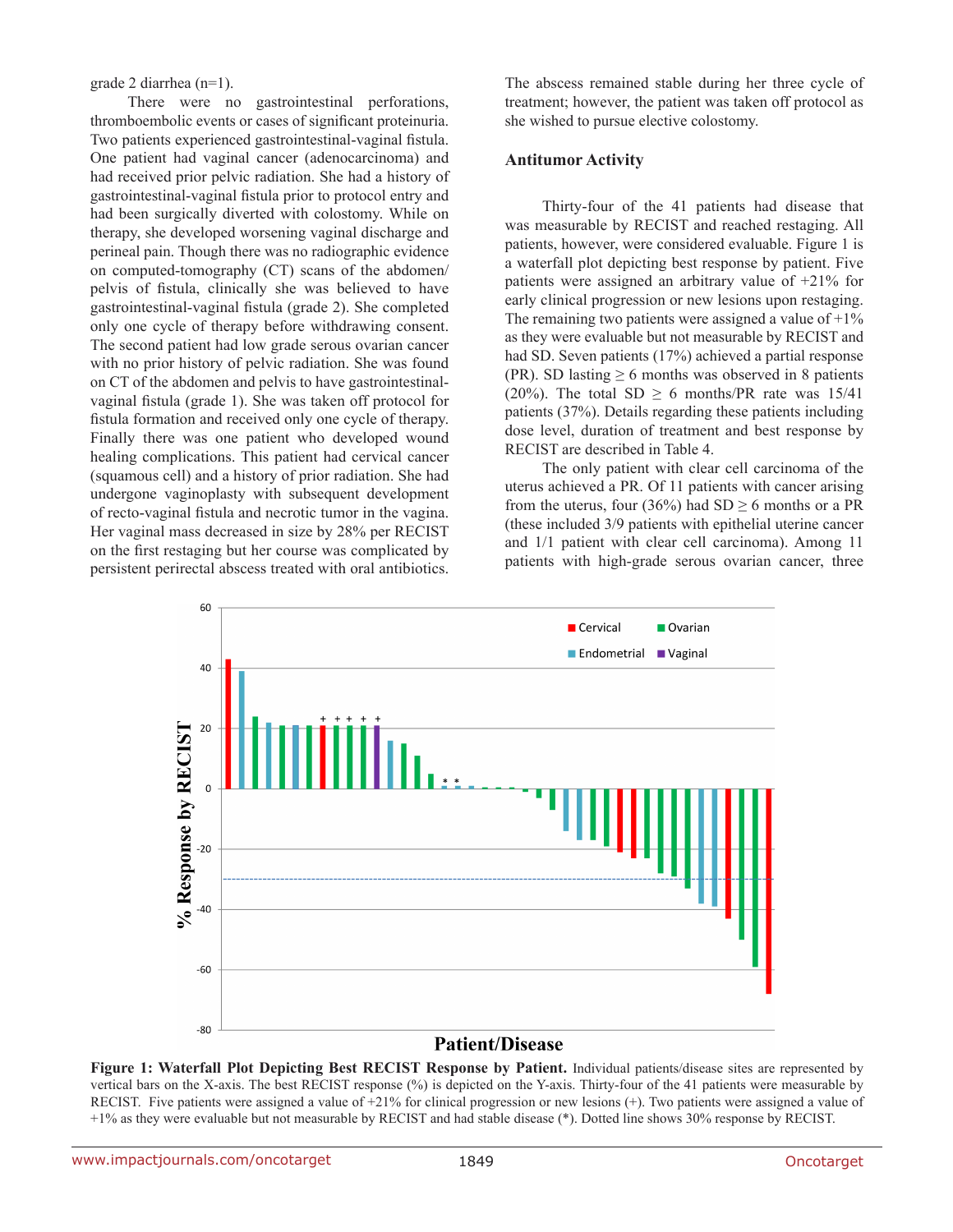| Disease Site      | Histology                   | Dose<br>Level   | <b>Best</b><br>Response         | Cytotoxic<br>Regimens | # of Prior Duration of<br>Treatment<br>(weeks) | $\text{PTEN*}$ | PI3K<br>Mutation | <b>RAS</b><br>Mutation | <b>RAF</b><br>Mutation |
|-------------------|-----------------------------|-----------------|---------------------------------|-----------------------|------------------------------------------------|----------------|------------------|------------------------|------------------------|
| Uterus            | Clear Cell<br>Carcinoma     | $\overline{5}$  | $-39%$                          | $\overline{3}$        | 36                                             | <b>ND</b>      | Y                | <b>ND</b>              | N                      |
| Ovary             | High Grade<br>Serous        | 13              | $-33%$                          | $\overline{4}$        | 27                                             | <b>ND</b>      | N                | N                      | N                      |
| Cervix            | Squamous                    | 6               | $-43%$                          | $\overline{3}$        | 18                                             | <b>ND</b>      | $\mathbf N$      | <b>ND</b>              | <b>ND</b>              |
| Ovary             | High Grade<br>Serous        | 13              | $-59%$                          | $\tau$                | $63+$                                          | <b>ND</b>      | N                | <b>ND</b>              | $\mathbf N$            |
| Uterus            | Epithelial                  | $\overline{13}$ | $-38%$                          | $\overline{4}$        | 21                                             | $\overline{P}$ | $\mathbf N$      | N                      | <b>ND</b>              |
| Ovary             | High Grade<br>Serous        | 13              | $-50%$                          | $\overline{2}$        | 48                                             | <b>ND</b>      | <b>ND</b>        | <b>ND</b>              | <b>ND</b>              |
| Cervix            | Squamous                    | 13              | $-68%$                          | $\mathbf{1}$          | $60+$                                          | <b>ND</b>      | N <sub>D</sub>   | ND                     | <b>ND</b>              |
| Peritoneum        | High Grade<br>Serous        | $\overline{2}$  | $0\%$                           | $\overline{4}$        | 24                                             | <b>ND</b>      | N                | <b>ND</b>              | <b>ND</b>              |
| Ovary             | High Grade<br>Serous        | $\overline{3}$  | $-7%$                           | 5                     | 36                                             | <b>ND</b>      | N                | <b>ND</b>              | ND                     |
| Uterus            | Epithelial                  | 8               | Non-<br>measurable<br>by RECIST | $\mathbf{1}$          | 36                                             | <b>ND</b>      | N                | $\overline{N}$         | <b>ND</b>              |
| Ovary             | High Grade<br>Serous        | 12              | $-28%$                          | $\overline{4}$        | 36                                             | ND             | ${\rm ND}$       | ${\rm ND}$             | ND                     |
| Fallopian<br>Tube | Epithelial                  | 13              | $-17%$                          | $\overline{3}$        | 36                                             | <b>ND</b>      | N                | N                      | N                      |
| Peritoneum        | <b>High Grade</b><br>Serous | 13              | $-19%$                          | 5                     | 30                                             | <b>ND</b>      | N                | N                      | N                      |
| Uterus            | Epithelial                  | 13              | Non-<br>measurable<br>by RECIST | $\overline{2}$        | $75+$                                          | $\, {\bf P}$   | <b>ND</b>        | $\overline{N}$         | N                      |
| Ovary             | High Grade<br>Serous        | 13              | $-29%$                          | 6                     | 24                                             | N <sub>D</sub> | <b>ND</b>        | N <sub>D</sub>         | <b>ND</b>              |

**Table 4: Stable Disease > 6 months or Partial Response (PR) by RECIST and Characterization by Patient**

Abbreviations: ND, not done; N, no; Y, yes; P, present

\*PTEN is tested by immunohistochemistry; absence of PTEN generally indicates an aberration

(27%) achieved a PR and three (27%) attained prolonged  $SD \ge 6$  months (total = 6/11 (55%) with  $SD \ge 6$  months/ PR). Among four patients with primary peritoneal disease, the two patients with high grade serous histology achieved  $SD \ge 6$  months. Among four patients with squamous cell carcinoma of the cervix, two (50%) achieved a PR. Finally, one patient with fallopian tube cancer achieved prolonged SD ( $\geq$  6 months). Characteristics of the responders are detailed in Table 5.

There was no obvious dose-response relationship. Three of 7 patients (43%) treated on dose levels 1 through 5 achieved SD≥6 months/PR versus 12 of 34 patients (35%) on dose levels 6 through 13 ( $P = 0.7$ ). Six of 16 patients (38%) at dose levels 1 through 12 achieved SD≥6 months/PR versus 9 of 25 patients (36%) at dose level 13  $(p = 1)$ .

#### **Molecular Analysis and Association with Response**

When archival cell blocks for patients were available, CLIA-certified testing was performed for BRAF, NRAS, KRAS, and PI3 kinase mutations along with evaluation for PTEN loss. PI3 kinase mutational status was known for 25/41 of patients (61%) and was positive in one (45%). This patient achieved a PR. PTEN status was known for 2/41 (5%), and PTEN loss was identified in none of the patients tested. For BRAF, mutational status was evaluated in 15/41 (37%) and was positive in none of the patients tested. Finally, KRAS/NRAS mutations were evaluated in 17/41 of the patients (41%). One patient (6%) had an NRAS mutation and 1 (6%) patient had a KRAS mutation. Neither of these patients achieved  $SD \geq$ 6 months or a PR (Table 3). Among the 15 patients with a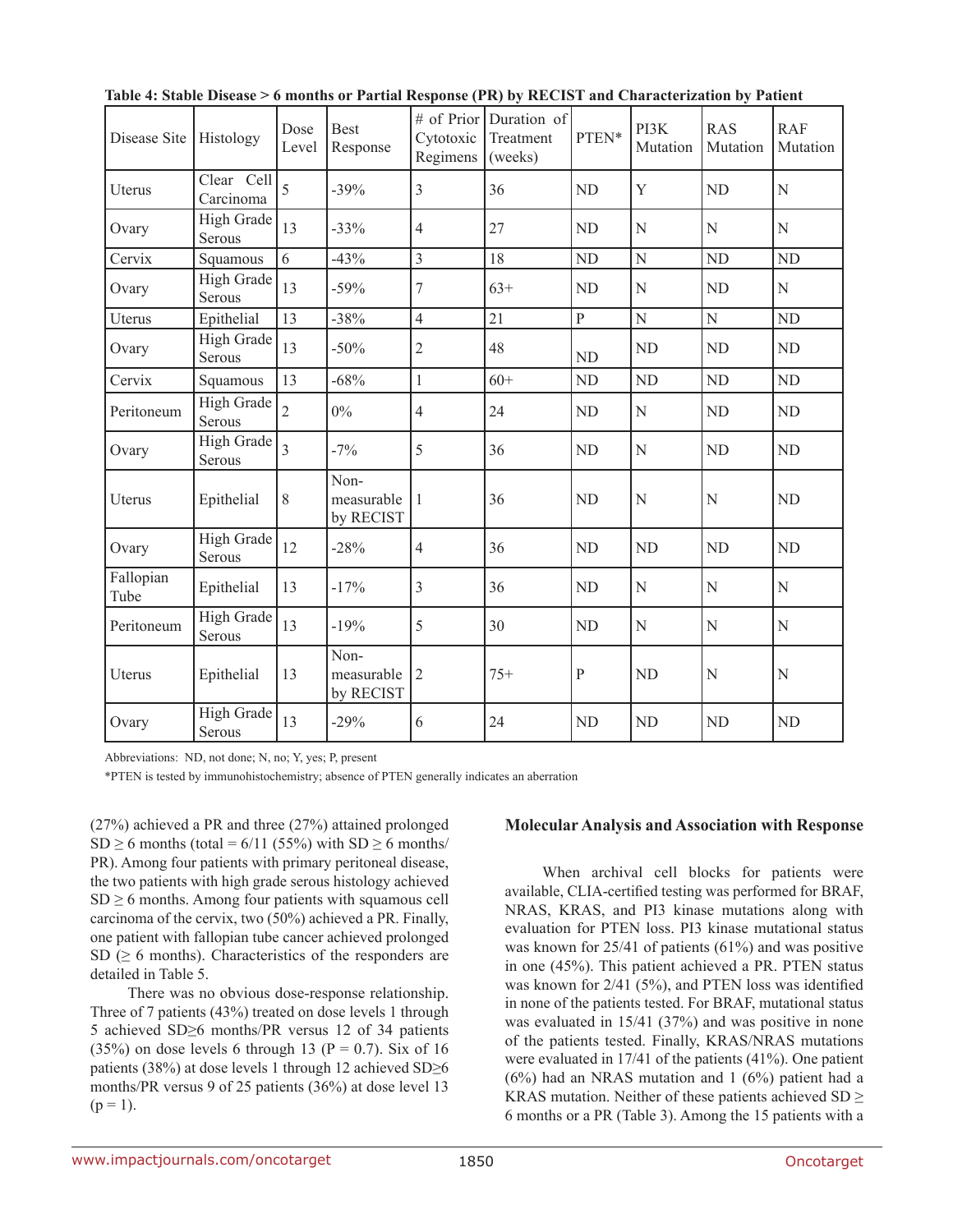| Disease Site/Histology   | # of patients<br>treated | PR             | $SD \geq 6$<br>months | Median Number of cycles<br>completed (range) |
|--------------------------|--------------------------|----------------|-----------------------|----------------------------------------------|
| Uterus                   | 11                       |                |                       | $6(2-25+)$                                   |
| Epithelial               | 9                        | 1              | $\overline{2}$        | $5(2-25+)$                                   |
| Carcinosarcoma           | 1                        |                |                       | 6                                            |
| Clear Cell               | 1                        | 1              |                       | 12                                           |
| Ovary                    | 18                       |                |                       | $4(1-21+)$                                   |
| High grade serous        | 11                       | 3              | 3                     | $8(1-21+)$                                   |
| Low grade serous         | 1                        |                |                       | 1                                            |
| Endometroid              | 1                        |                |                       | $\overline{2}$                               |
| Clear Cell               | $\overline{3}$           |                |                       | $4(3-5)$                                     |
| <b>Transitional Cell</b> | 1                        |                |                       | $\mathbf{1}$                                 |
| Undifferentiated         | 1                        |                |                       | $\overline{4}$                               |
| Peritoneum               | $\overline{4}$           |                |                       | $4.5(1-10)$                                  |
| High grade serous        | $\overline{2}$           |                | $\overline{2}$        | $9(8-10)$                                    |
| Carcinoma, Mullerian     | $\mathbf{1}$             |                |                       | $\mathbf{1}$                                 |
| Endometroid              | 1                        |                |                       | $\mathbf{1}$                                 |
| Cervix                   | 6                        |                |                       | $4.5(1-20+)$                                 |
| Squamous                 | $\overline{4}$           | $\overline{2}$ |                       | $4.5(1-20+)$                                 |
| Adenocarcinoma           | 1                        |                |                       | 6                                            |
| Neuroendocrine           | 1                        |                |                       | $\overline{2}$                               |
| Fallopian Tube           | 1                        |                |                       |                                              |
| Epithelial               | 1                        |                | 1                     | 12                                           |
| Vagina                   | 1                        |                |                       |                                              |
| Adenocarcinoma           | 1                        |                |                       | $\mathbf{1}$                                 |

**Table 5: Response Data by Disease Site and Histology**

 $SD \ge 6$  months/PR, 10 patients (67%) were tested for PI3 kinase mutations and only one was positive. Two patients were tested for PTEN loss (one of whom was also tested for PIK3CA mutation) and neither was positive.

# **DISCUSSION**

There is a paucity of definitive data regarding optimal therapy in patients with advanced gynecologic malignancies after failure of first-line agents. Many of these patients are heavily pretreated, and thus less likely to tolerate full-dose cytotoxic therapy. In our study, treatment with bevacizumab and temsirolimus showed excellent tolerance even when the maximum FDA-approved dose of each drug was used in the combination. Twenty-nine patients (71%) experienced no treatment-related toxicity greater than grade 2 and only two DLTs were observed. A minority of patients (n=12) experienced grade 3 or 4 toxicities, most of which were cytopenias, dyslipidemia, elevated liver function tests (AST) or fatigue, and

attributed to temsirolimus. These toxicities were reversible with discontinuation of treatment or lowering of the dose. and were mostly managed with supportive care while patients were on therapy. Further, we had no complications of gastrointestinal perforation, significant proteinuria or thromboembolic events. One patient developed a new gastro-vaginal fistula on therapy. One patient with wound healing complications from prior vaginoplasty and locally advanced necrotic vaginal tumor, had shrinkage of her vaginal tumor (-28%) at first restaging and was taken off study because she wished to proceed with elective colostomy.

Moroney et al [39] recently reported a  $SD \ge 6$ months/PR/CR rate of 38% in patients with advanced gynecologic and breast malignancy treated with liposomal doxorubicin, bevacizumab and temsirolimus. Our  $SD \geq$ 6 months/PR rate was 37% which is comparable without the added toxicity of liposomal doxorubicin. Our patients, like those reported by Moroney et al [39], were heavily pretreated with a median of four prior systemic therapies.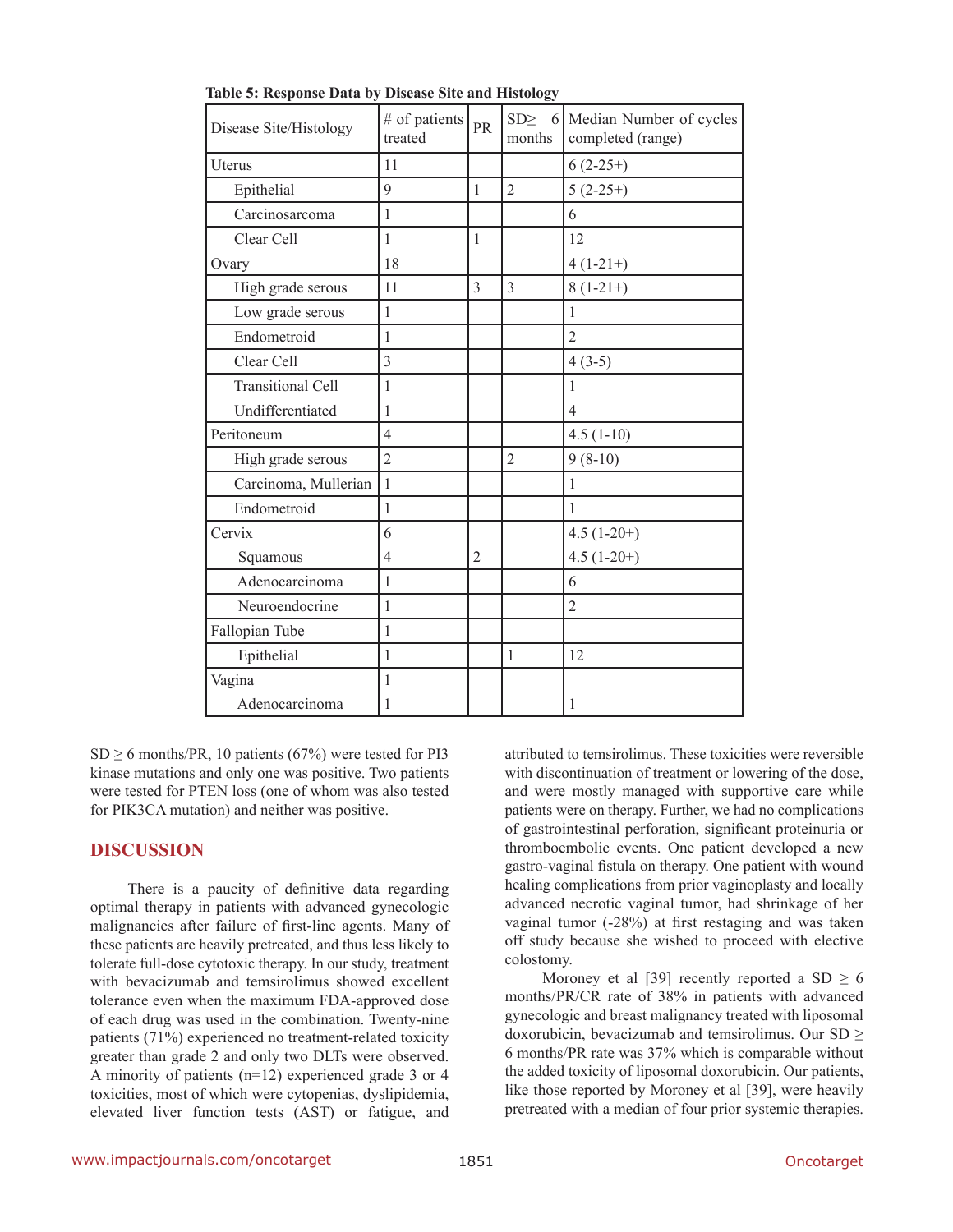However, 51/74 patients (69%) of the patients treated by Moroney et al [39] experienced any tumor regression, while only 18/41 patients (44%) of our patients did. Only a randomized study would be able to answer the question as to whether or not liposomal doxorubicin adds activity to the bevacizumab and temsirolimus regimen.

Mutations in PI3 kinase result in activation of the PI3 kinase/AKT/mTOR pathway and are present in various tumor types [40, 41]. In gynecologic malignancies, phosphoinositide-3-kinase, catalytic, alpha polypeptide (*PIK3CA*) mutations are found in 23%, 10% and 12% of endometrial, ovarian, and cervical cancers, respectively[42]. PTEN typically acts as a repressor of the PI3 kinase/AKT/mTOR pathway and its loss results in its constitutive activation [43]. PTEN mutations are found in 40%, 4%, and 5% of endometrial, ovarian, and cervical cancers, respectively [42]. We previously reported a PR rate of 35% in heavily pretreated patients with diverse cancers and somatic PI3 kinase mutations treated with PI3kinase/AKT/mTOR pathway inhibitors [44]. In addition, Janku and colleagues [45] also showed a PR rate of 30% in patients with breast and gynecologic malignancies harboring PIK3CA mutations and treated with relevant pathway inhibitors. The relationship between mutational status and response in our patients is unclear because of the limited numbers of patients with tissue available for testing. Twenty-five of 41 patients (61%) were analyzed for *PIK3CA* mutation and only one was positive. This patient achieved a PR. Of the 24 patients who were negative for *PIK3CA* mutation, 9 patients (38%) achieved  $SD \ge 6$  months/PR. Further, of the 15 patients who achieved  $SD \ge 6$  months/PR, only 10 had a known *PIK3CA* mutation status. While these results suggest that *PIK3CA* mutations are not necessary to achieve  $SD \ge 6$  months/PR, there are several limitations to this observation. For example, our laboratory only evaluated exons 9 and 20 at the time of patient testing. These exons code only for the helical and kinase functional domains of *PIK3CA*, respectively. Mutations in the p85 binding site, RAS binding site and C2 region were not assessed so that other PI3 kinase mutations may have been missed. Further, aberrations in mTOR and AKT, though known to exist in cancer [46-48], were not assessed. Finally, PTEN loss and/or mutation are common in endometrial cancers [49] and merit more extensive evaluation. Unfortunately, limited tissue availability resulted in PTEN IHC testing being evaluated in only a small number of our patients. Of interest in this regard, Moroney et al [39] demonstrated that 13 of 25 patients (52%) with gynecologic malignancies that had *PIK3CA* mutations or PTEN loss and were treated with liposomal doxorubicin, bevacizumab, and temsirolimus achieved  $SD \ge 6$  months/ PR/CR. Further, the combination of bevacizumab and temsirolimus has shown preliminary evidence of activity in other tumors in which activation of the *PI3 kinase/* AKT/mTOR axis has been implicated, including salivary duct tumors [50] and lymphangioleiomyomatosis [51].

Other mechanisms for response could be operative in our patients. For example, bevacizumab has antiangiogenic properties, and resistance to this agent is caused in part by upregulation of HIF-1 $\alpha$  [3, 7, 11-21]. Further, temsirolimus abrogates HIF-1 $\alpha$  mRNA transcription and this may drive response in some patients [26].

There are several limitations to this study. First, molecular analysis could not be performed in many of the patients because of lack of tissue and therefore a biomarker was not elucidated. Second, these patients were heavily pretreated, with a median of four prior systemic therapies, and this may have limited response signals. Third, patients were treated on a variety of dose levels. However, in relation to the latter point, it should be noted that there was no obvious dose-response relationship, with SD≥6 months/PR attained even at dose levels 1 and 2, and no difference in rate of SD≥6 months/PR in patients treated at the highest dose level (9 of 25 patients (36%)) versus those treated at lower dose levels (6 of 16 (38%)) (p = 1). However, the study was not designed to answer the dose-response question in a definitive manner.

In conclusion, the combination of bevacizumab and temsirolimus was well tolerated in our study and has demonstrated clinical activity in patients with advanced gynecologic malignancy having undergone extensive prior therapy. The overall rate of  $SD \ge 6$  months/PR was 37%, and 8 of 13 patients (62%) with high-grade serous histology (ovarian or primary peritoneal) achieved  $SD \geq$ 6 months/PR. Further study of this combination in larger populations with gynecologic cancers is warranted.

# **PATIENTS AND METHODS**

#### **Study Design and Dosing**

The experience with gynecologic malignancies reported is part of a single institution, phase I, open-label, dose-escalation study. This trial was open to all patients with advanced or metastatic cancer refractory to standard therapy, relapsed after standard therapy, or who had no standard therapy available that improves survival by at least three months. (The trial successfully completed dose escalation to the highest specified dose level, that is dose level 13, which consisted of the highest FDA-approved doses of both drugs (bevacizumab 15 mg/kg IV every 3 weeks and temsirolimus 25 mg IV weekly)[29].)

Treatment was administered on an outpatient basis at MD Anderson Cancer Center. A cycle of therapy was 21 days. No investigational or commercial agents or therapies other than those described here could be administered with the intent to treat the patient's malignancy. Bevacizumab was given on day 1 only of each cycle while temsirolimus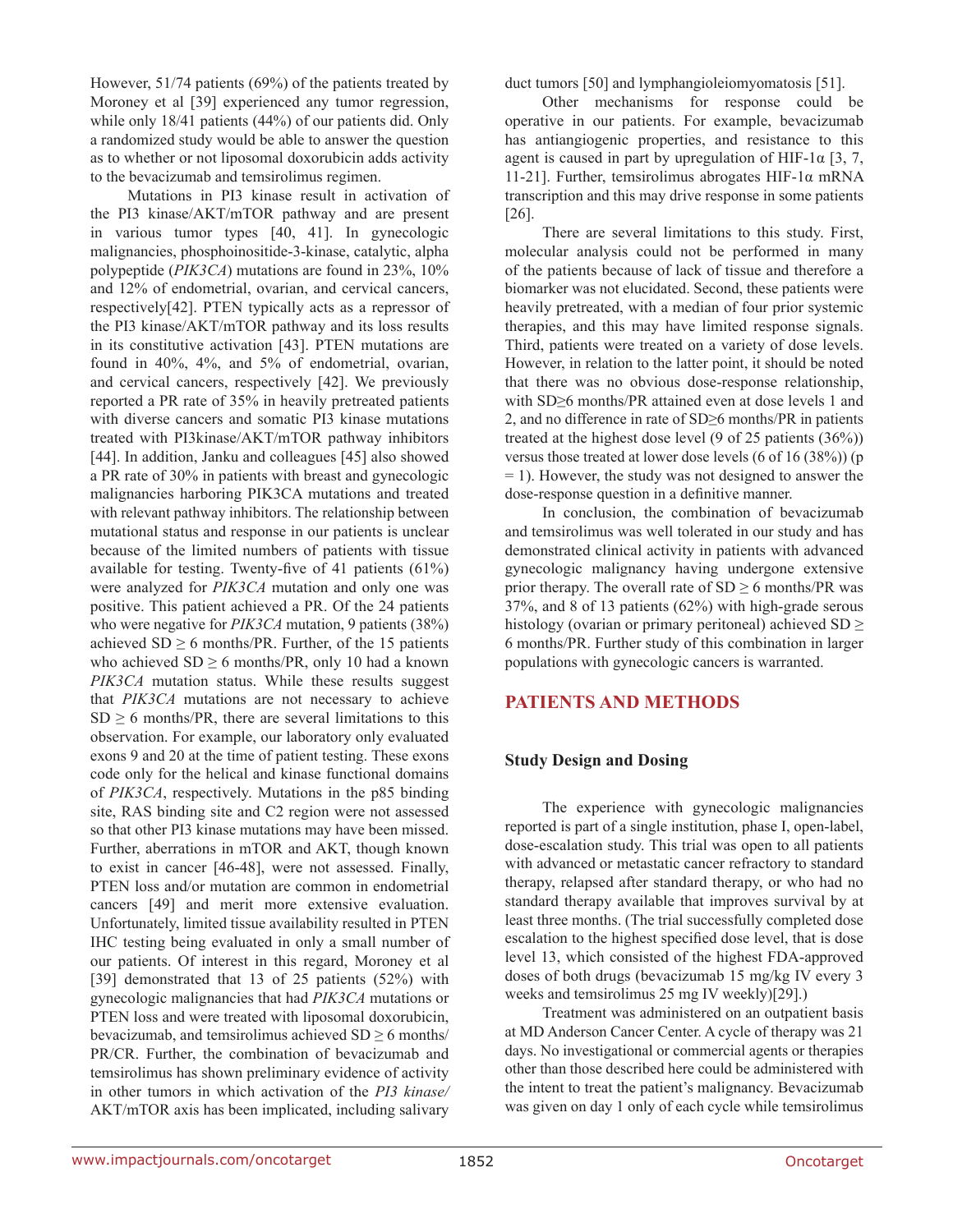was given weekly on days 1, 8 and 15 (Table 2). Restaging scans were performed after every two cycles. Consent was obtained and patients were treated in accordance with MD Anderson Cancer Center Institutional Review Board guidelines.

The protocol followed a standard 3+3 design. If one patient in a cohort experienced a DLT during the first cycle, three additional patients were enrolled and treated at that dose level. If at any time more than 33% of patients in a cohort experienced a DLT, that cohort was closed to additional patients. Adverse events were graded based on the Common Terminology Criteria for Adverse Events, version 3.0 (CTCAEv3.0) [30]. DLTs were defined as any grade three or four non-hematologic toxicity that was possibly, probably or definitely related to any of the study medications, with the following exceptions: a) any grade four hematologic toxicity lasting less than two weeks, and b) any grade four nausea or vomiting lasting less than five days. DLTs had to occur within the first cycle of treatment. Of note, early in the trial multiple significant responses were observed. If a response was observed in a particular tumor type with the study drug combination, expanded enrollment was permitted for up to a total of 14 patients with that tumor type at the highest dose level deemed safe at the time of patient enrollment. All enrolled participants with that tumor type were considered in the DLT analysis. For the purpose of dose expansion, a tumor response was defined as one or more of the following: 1) stable disease for more than or equal to four months  $(SD \geq 4$  months), 2) decrease in the sum of target lesions by more than or equal to 20% by RECIST criteria 1.0, or 3) decrease in tumor markers by more than or equal to 25%. This resulted in cohort expansions in gynecologic malignancies.

# **Eligibility Criteria**

Key inclusion criteria were histologicallydocumented, advanced or metastatic solid tumors refractory to standard treatment or for which no standard therapy was available; Eastern Cooperative Oncology Group (ECOG) performance status  $\leq$  two; absolute neutrophil count  $\geq 1 \times 10^9$ /L; platelet count  $\geq 50.0 \times 10^9$ /L; serum creatinine < 3.0 mg/dL, alanine transferase (ALT)  $\leq$ five times the upper limit of normal (ULN); bilirubin  $\leq 3.0$ mg/dL, total cholesterol < 350 mg/dL; and, triglyceride <400 mg/dL. Key exclusion criteria were clinically significant, unexplained bleeding or hemoptysis within 28 days prior to study entry; poorly controlled hypertension (systolic blood pressure  $\geq 140$  mm Hg, diastolic pressure  $\geq$  90 mm Hg); patients with clinically significant cardiovascular disease; and, pregnancy. Prior exposure to mTOR and VEGF-inhibitors were not exclusion criteria for study entry, nor were patients with a history of venous thromboembolism excluded.

#### **Assessment of Tumor Response**

Tumor measurements were performed on patients with measurable disease pre-treatment and every two cycles thereafter. Measurable target lesions were evaluated for response using Response Evaluation Criteria in Solid Tumors (RECIST 1.0) [31, 32]. For purposes of this report, prolonged stable disease (SD) was defined as lasting  $\geq 6$ months.

### **Molecular Analysis (PIK3CA, BRAF, NRAS and KRAS, BRAF and PTEN)**

*PIK3CA*, *BRAF*, *NRAS* and *KRAS* mutations were investigated in archival formalin-fixed, paraffin-embedded tissue blocks. DNA was extracted from microdissected paraffin-embedded tumor sections and analyzed using a polymerase chain reaction (PCR)-based DNA sequencing method for *PIK3CA* mutations in codons [c]532-554 of exon 9 (helical domain) and c1011-1062 of exon 20 (kinase domain)[33], which included the mutation hot spot region of the *PIK3CA* proto-oncogene by Sanger sequencing following amplification of 276 bp and 198 bp amplicons, respectively. Codons 12, 13, and 61 were examined for *KRAS* and *NRAS* mutations and for *BRAF, codons* 468-474, codons 595-600, and mutations of exon 15 by pyro-sequencing were examined as previously described [34]. PTEN loss by IHC generally indicates aberrant or mutated PTEN, which serves to activate the PI3 kinase/AKT/mTOR pathway [35-38]. Formalin-fixed paraffin-embedded sections (5 µm thick) from biopsy or resection specimens were used for IHC analysis. The sections were stained with antibody to PTEN (Dako, Carpinteria, CA). All histologies were centrally reviewed and all testing was performed in the Clinical Laboratory Improvement Amendment (CLIA) –certified Molecular Diagnostic Laboratory (MDL) at MD Anderson.

# **ACKNOWLEDGMENTS**

Joann Aaron, a medical writer at MD Anderson Cancer Center provided editorial assistance and graphics support to the authors during preparation of this manuscript.

Sharon Rice, a senior data coordinator at MD Anderson Cancer Center, provided assistance in data compilation.

#### **Disclosure of potential conflicts of interest**

None of the authors have any conflict of interest relevant to the subject of this manuscript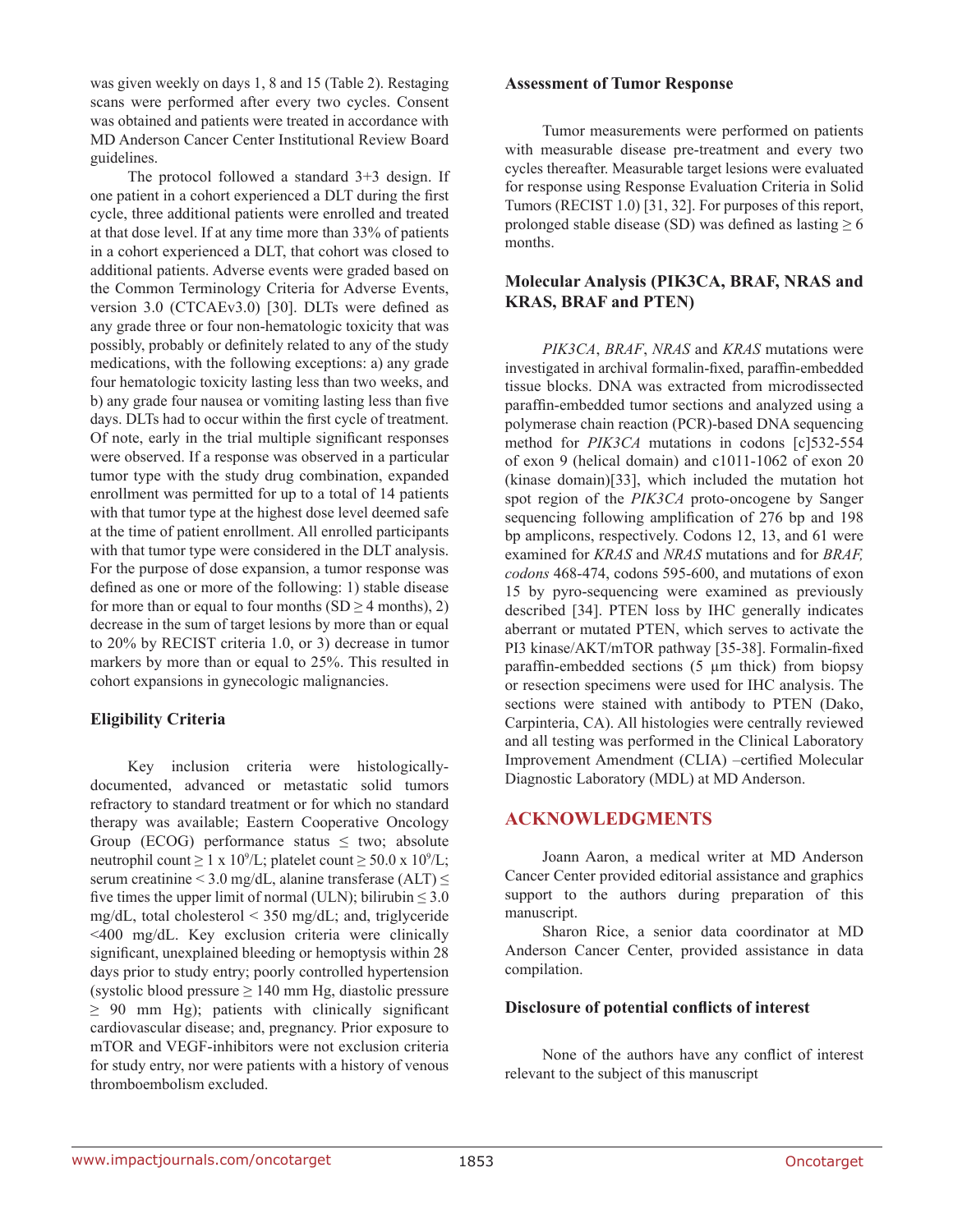### **REFERENCES**

- 1. Beaudry P, Force J, Naumov GN, Wang A, Baker CH, Ryan A, Soker S, Johnson BE, Folkman J and Heymach JV. Differential effects of vascular endothelial growth factor receptor-2 inhibitor ZD6474 on circulating endothelial progenitors and mature circulating endothelial cells: implications for use as a surrogate marker of antiangiogenic activity. Clin Cancer Res. 2005; 11(9):3514-3522.
- 2. Folkman J. Tumor angiogenesis: therapeutic implications. N Engl J Med. 1971; 285(21):1182-1186.
- 3. Hicklin DJ and Ellis LM. Role of the vascular endothelial growth factor pathway in tumor growth and angiogenesis. J Clin Oncol. 2005; 23(5):1011-1027.
- 4. Rowe DH, Huang J, Kayton ML, Thompson R, Troxel A, O'Toole KM, Yamashiro D, Stolar CJ and Kandel JJ. Anti-VEGF antibody suppresses primary tumor growth and metastasis in an experimental model of Wilms' tumor. J Pediatr Surg. 2000; 35(1):30-32; discussion 32-33.
- 5. Carmeliet P. VEGF as a key mediator of angiogenesis in cancer. Oncology. 2005; 69 Suppl 3:4-10.
- 6. Ferrara N, Hillan KJ and Novotny W. Bevacizumab (Avastin), a humanized anti-VEGF monoclonal antibody for cancer therapy. Biochem Biophys Res Commun. 2005; 333(2):328-335.
- 7. Ferrara N. VEGF as a therapeutic target in cancer. Oncology. 2005; 69 Suppl 3:11-16.
- 8. Ferrara N and Kerbel RS. Angiogenesis as a therapeutic target. Nature. 2005; 438(7070):967-974.
- 9. Adjei AA and Hidalgo M. Intracellular signal transduction pathway proteins as targets for cancer therapy. J Clin Oncol. 2005; 23(23):5386-5403.
- 10. Baselga J and Arteaga CL. Critical update and emerging trends in epidermal growth factor receptor targeting in cancer. J Clin Oncol. 2005; 23(11):2445-2459.
- 11. Blagosklonny MV. Hypoxia-inducible factor: Achilles' heel of antiangiogenic cancer therapy (review). Int J Oncol. 2001; 19(2):257-262.
- 12. Blagosklonny MV. Antiangiogenic therapy and tumor progression. Cancer Cell. 2004; 5(1):13-17.
- 13. Choi KS, Bae MK, Jeong JW, Moon HE and Kim KW. Hypoxia-induced angiogenesis during carcinogenesis. J Biochem Mol Biol. 2003; 36(1):120-127.
- 14. Lee JW, Bae SH, Jeong JW, Kim SH and Kim KW. Hypoxia-inducible factor (HIF-1)alpha: its protein stability and biological functions. Exp Mol Med. 2004; 36(1):1-12.
- 15. Linehan WM, Walther MM and Zbar B. The genetic basis of cancer of the kidney. J Urol. 2003; 170(6 Pt 1):2163- 2172.
- 16. Powis G and Kirkpatrick L. Hypoxia inducible factor-1alpha as a cancer drug target. Mol Cancer Ther. 2004; 3(5):647-654.
- 17. Tee AR and Blenis J. mTOR, translational control and

human disease. Semin Cell Dev Biol. 2005; 16(1):29-37.

- 18. Tsuzuki Y, Fukumura D, Oosthuyse B, Koike C, Carmeliet P and Jain RK. Vascular endothelial growth factor (VEGF) modulation by targeting hypoxia-inducible factor-1alpha--≥ hypoxia response element--≥ VEGF cascade differentially regulates vascular response and growth rate in tumors. Cancer Res. 2000; 60(22):6248-6252.
- 19. Welsh SJ and Powis G. Hypoxia inducible factor as a cancer drug target. Curr Cancer Drug Targets. 2003; 3(6):391-405.
- 20. Yu JL, Rak JW, Coomber BL, Hicklin DJ and Kerbel RS. Effect of p53 status on tumor response to antiangiogenic therapy. Science. 2002; 295(5559):1526-1528.
- 21. Zhong H, De Marzo AM, Laughner E, Lim M, Hilton DA, Zagzag D, Buechler P, Isaacs WB, Semenza GL and Simons JW. Overexpression of hypoxia-inducible factor 1alpha in common human cancers and their metastases. Cancer Res. 1999; 59(22):5830-5835.
- 22. Kapoor A. Inhibition of mTOR in kidney cancer. Curr Oncol. 2009; 16 Suppl 1:S33-39.
- 23. Rai JS, Henley MJ and Ratan HL. Mammalian target of rapamycin: a new target in prostate cancer. Urol Oncol. 28(2):134-138.
- 24. Oda K, Stokoe D, Taketani Y and McCormick F. High frequency of coexistent mutations of PIK3CA and PTEN genes in endometrial carcinoma. Cancer Res. 2005; 65(23):10669-10673.
- 25. Shayesteh L, Lu Y, Kuo WL, Baldocchi R, Godfrey T, Collins C, Pinkel D, Powell B, Mills GB and Gray JW. PIK3CA is implicated as an oncogene in ovarian cancer. Nat Genet. 1999; 21(1):99-102.
- 26. Del Bufalo D, Ciuffreda L, Trisciuoglio D, Desideri M, Cognetti F, Zupi G and Milella M. Antiangiogenic potential of the Mammalian target of rapamycin inhibitor temsirolimus. Cancer Res. 2006; 66(11):5549-5554.
- 27. Cannistra SA, Matulonis UA, Penson RT, Hambleton J, Dupont J, Mackey H, Douglas J, Burger RA, Armstrong D, Wenham R and McGuire W. Phase II study of bevacizumab in patients with platinum-resistant ovarian cancer or peritoneal serous cancer. J Clin Oncol. 2007; 25(33):5180- 5186.
- 28. Oza AM, Elit L, Tsao MS, Kamel-Reid S, Biagi J, Provencher DM, Gotlieb WH, Hoskins PJ, Ghatage P, Tonkin KS, Mackay HJ, Mazurka J, Sederias J, Ivy P, Dancey JE and Eisenhauer EA. Phase II Study of Temsirolimus in Women With Recurrent or Metastatic Endometrial Cancer: A Trial of the NCIC Clinical Trials Group. J Clin Oncol.
- 29. Piha-Paul S. "An Innovative Phase I Trial Design Allowing for the Identification of Multiple Potential Maximum Tolerated Doses with Combination Therapy of Targeted Agents" (2010). UT GSBS Dissertations and Theses. Paper 72. http://digitalcommons.library.tmc.edu/utgsbs\_ dissertations/72.
- 30. Cancer Therapy Evaluation Program CTCfAE, Version